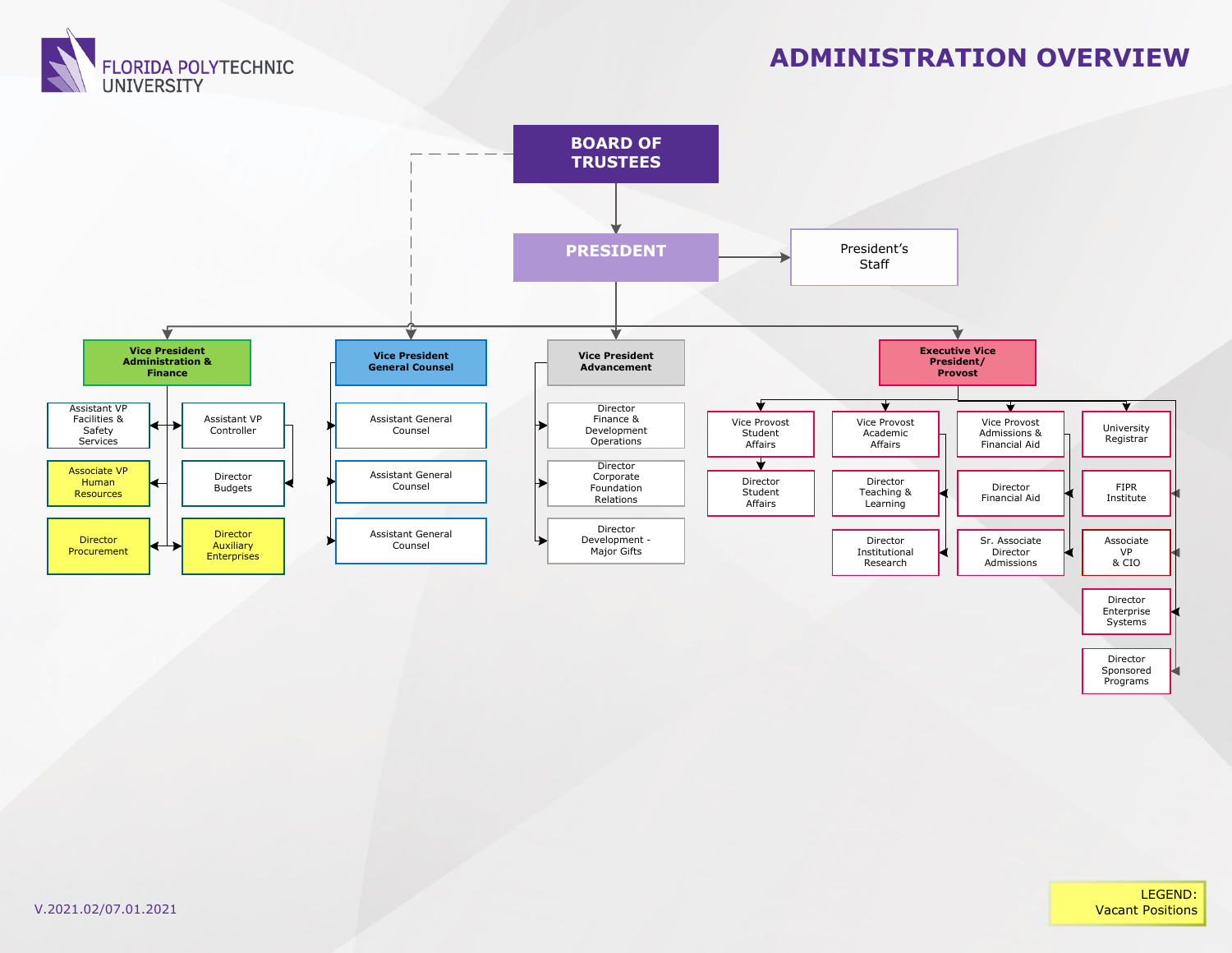

#### **OFFICE OF THE PRESIDENT**



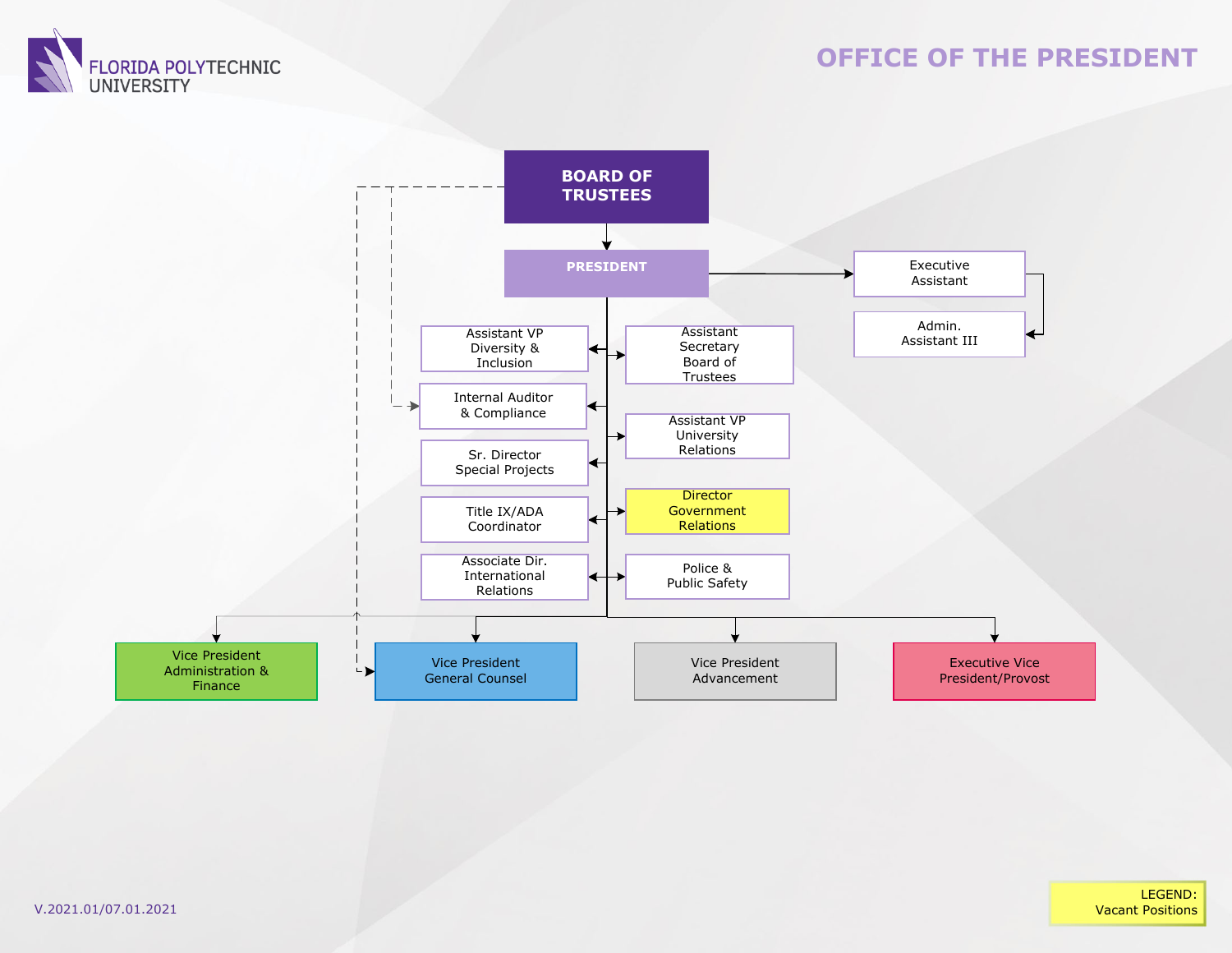

#### **GENERAL COUNSEL DIVISION**



LEGEND:**Vacant Positions**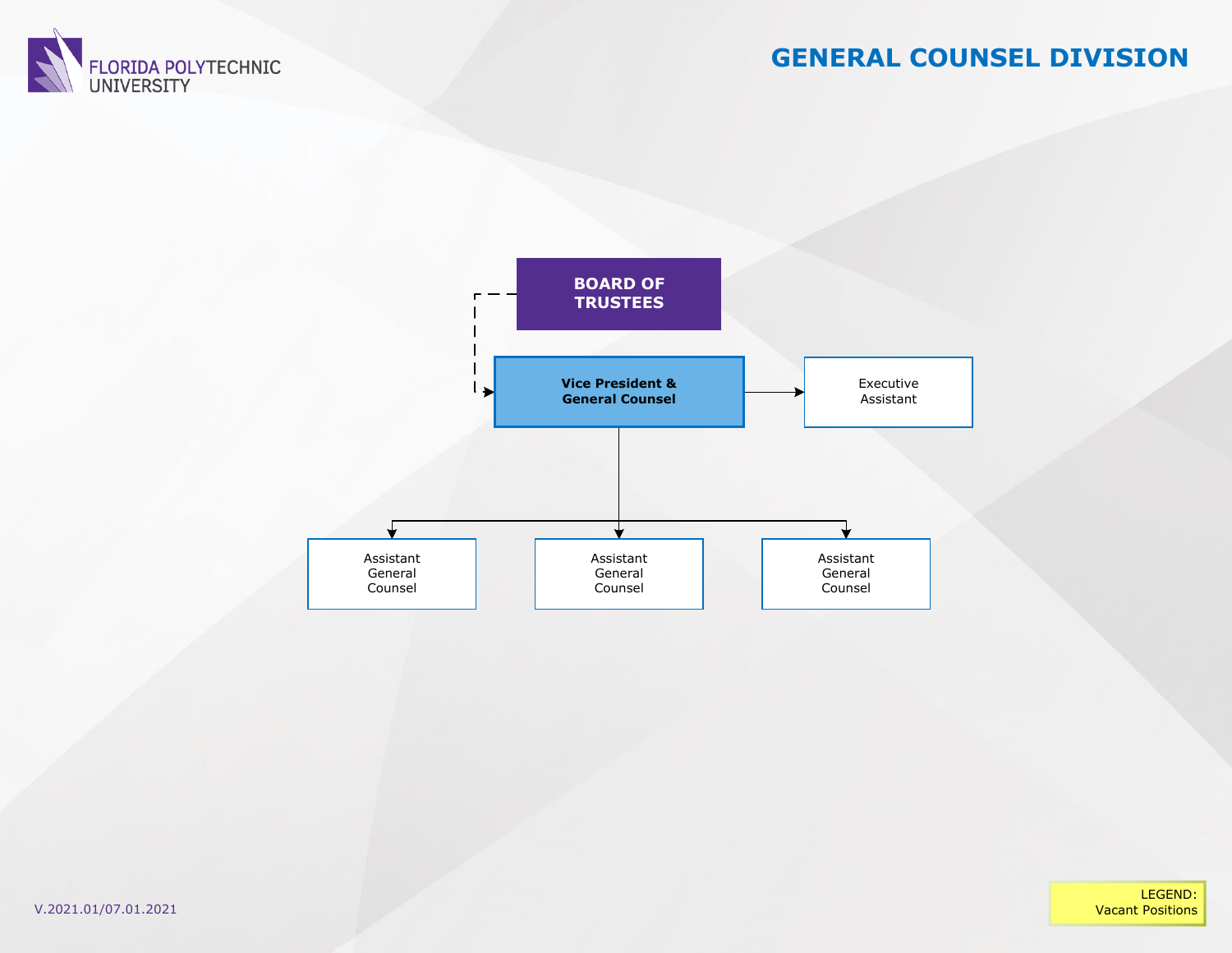





LEGEND:**Vacant Positions**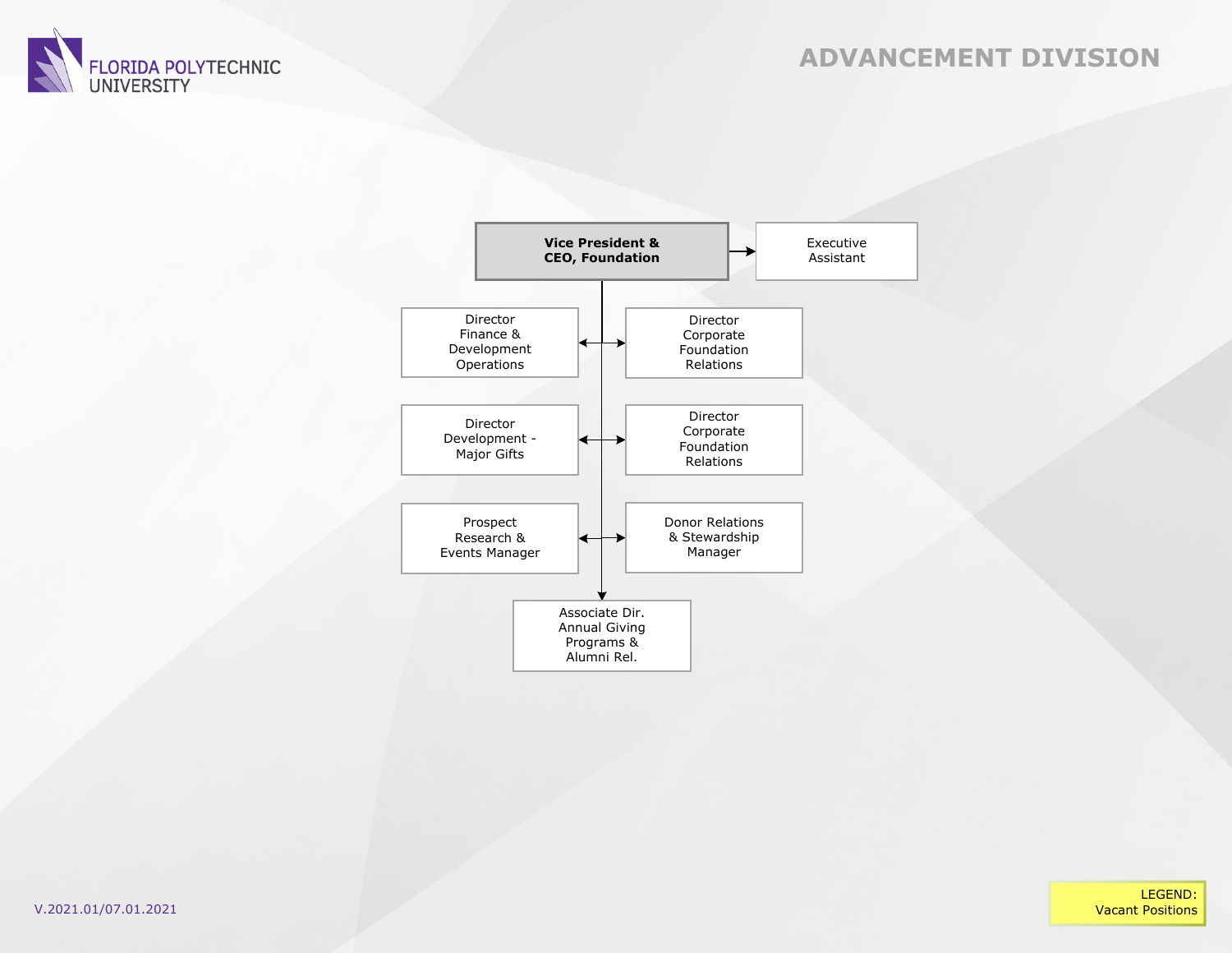

### **ADMINISTRATION & FINANCE DIVISION**



LEGEND: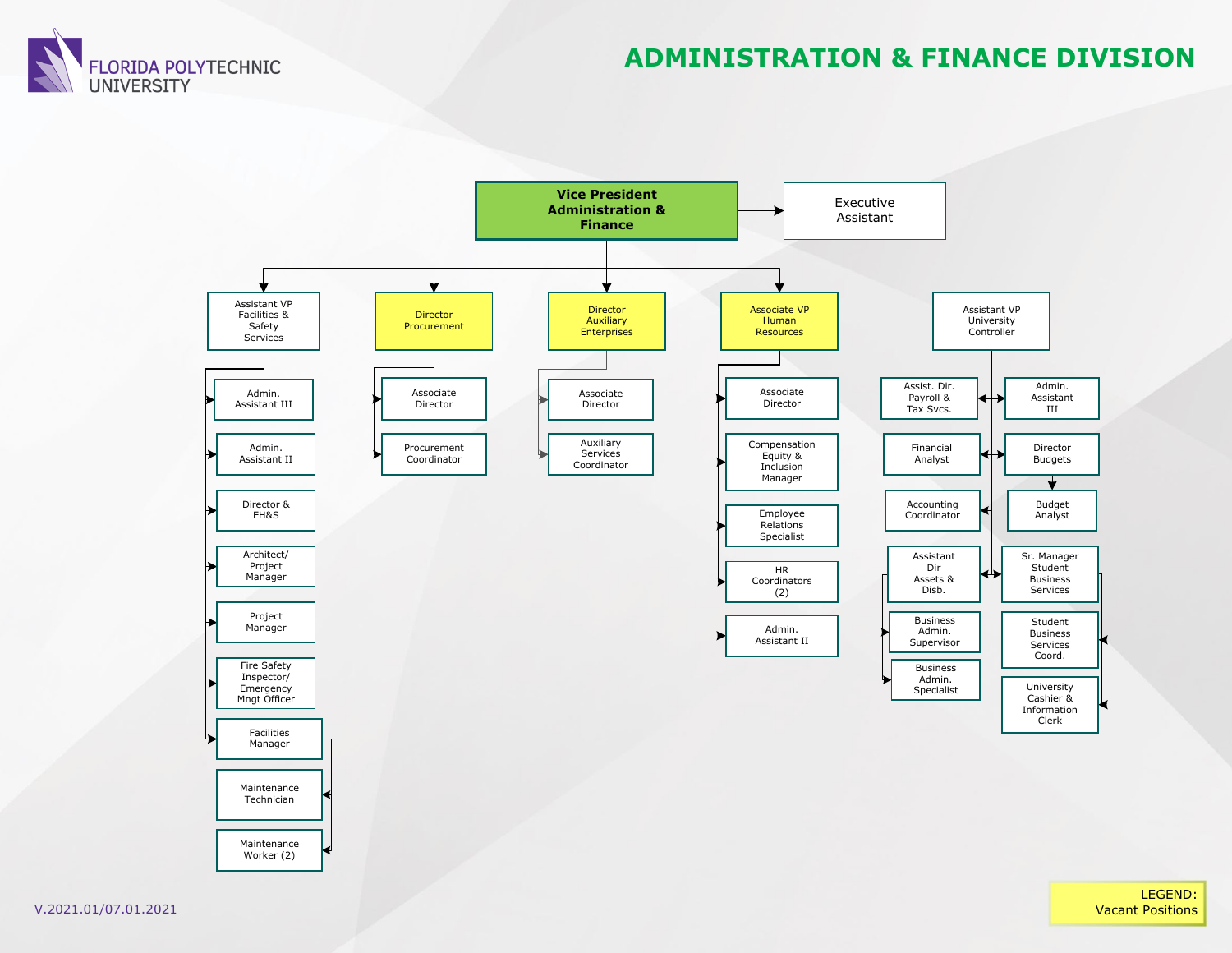**FLORIDA POLYTECHNIC UNIVERSITY** 

## **ACADEMIC AFFAIRS DIVISION**

LEGEND: